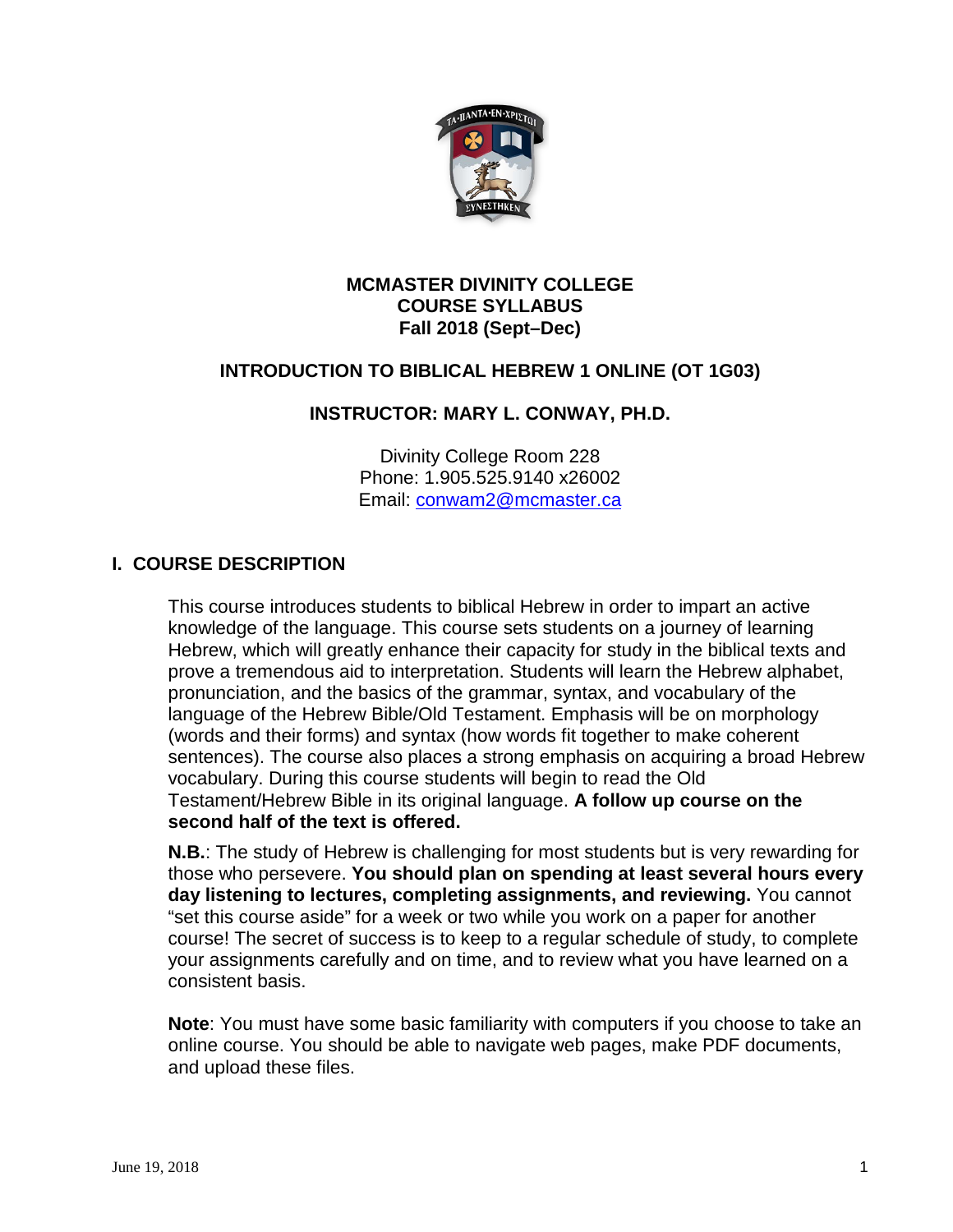## **II. LEARNING OUTCOMES**



# a. Knowing

- To build a solid basic vocabulary of Classical Hebrew words
- To understand the basic forms of Hebrew words as they are used in various ways in sentences
- To understand the use of grammars and dictionaries in translating Hebrew texts
- b. Being
	- To embrace the value of understanding the original language in exegeting the biblical text
	- To enrich one's understanding of another culture through knowledge of that culture's language
	- To deepen one's relationship with God through interacting with Scripture.

# c.  $\bullet$  Doing

- To begin to translate texts from the Hebrew Scriptures
- To engage with the Scriptures in their original language and context

## **III. COURSE REQUIREMENTS**

### **A. REQUIRED TEXTS/MATERIALS (Also used in the follow up course.)**



Pratico, G. D., and M. V. Van Pelt. *Basics of Biblical Hebrew Grammar*. 2nd ed. Grand Rapids: Zondervan, 2007. ISBN: 978-0310270201

- Pratico, G. D., and M. V. Van Pelt. *Basics of Biblical Hebrew Workbook*. 2nd ed. Grand Rapids: Zondervan, 2007. ISBN: 978-0310270225
- Van Pelt, Miles V. *Basics of Biblical Hebrew Video Lectures: A Complete Course for the Beginner*. Grand Rapids: Zondervan, 2012. ASIN: 0310498244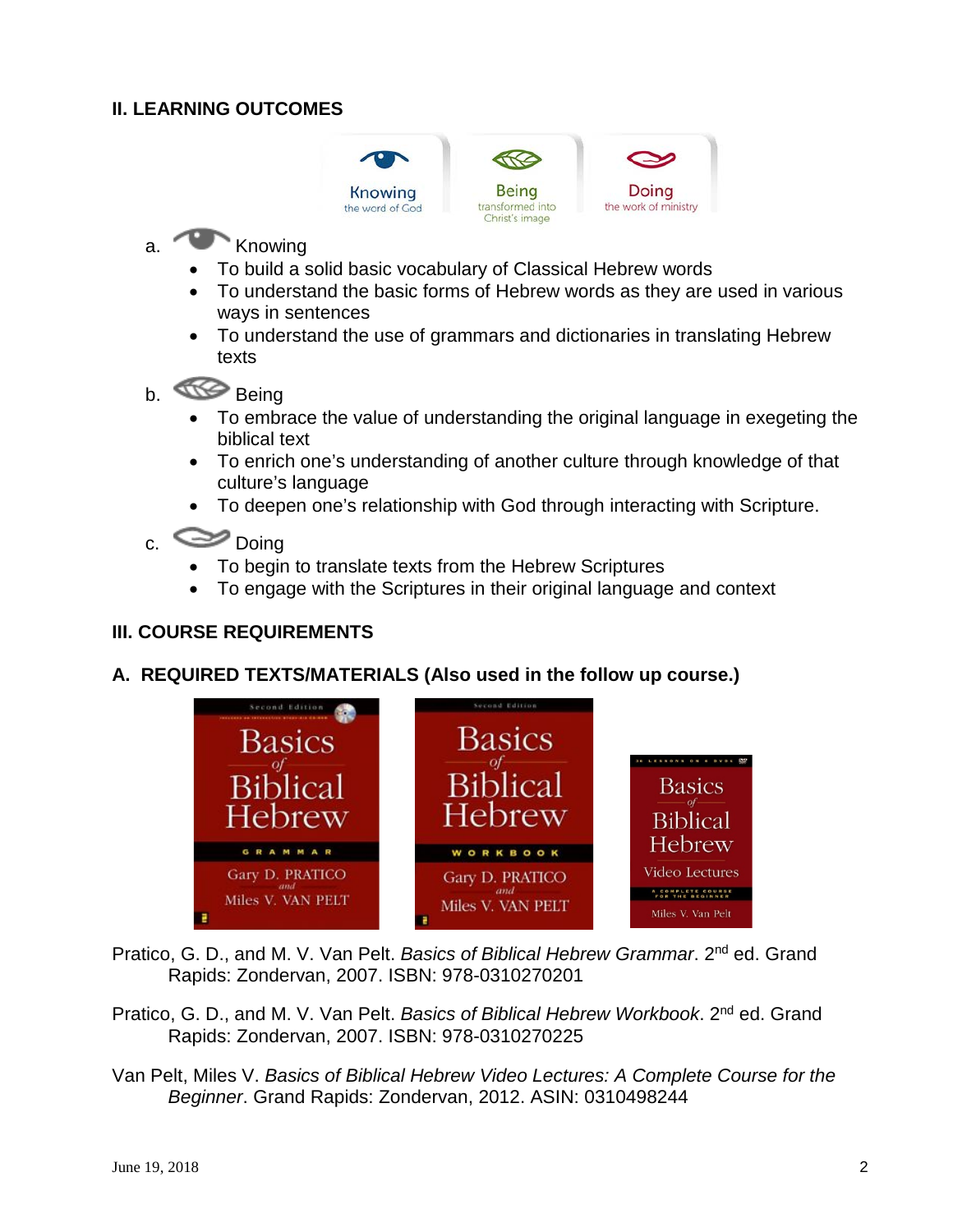



Clines, David J. A., David M. Stec, and Jacqueline C. R. De Roo. *The Concise Dictionary of Classical Hebrew*. Sheffield: Sheffield Phoenix, 2009. ISBN: 978-1906055790

You do not need to purchase this lexicon immediately, but it will be needed by Week 9, Nov 5–9.

**Note:** The **video lectures** may be purchased online from Amazon or Chapters-Indigo as a set of discs that covers both Hebrew 1 and 2, or purchased a download from <https://vimeo.com/ondemand/bbh> or from [Christianbook.com.](https://www.christianbook.com/biblical-hebrew-lectures-complete-course-beginner/9780310498247/pd/498247) For the download options there is "instant delivery." They may also be available from other sources.

All required textbooks for this class are available from the College's book service, R.E.A.D. On Bookstore, Room 145, McMaster Divinity College, or contact R.E.A.D. On Bookstore, 5 International Blvd., Etobicoke, Ontario M9W 6H3. Phone 416.620.2934; fax 416.622.2308; e-mail [books@readon.ca.](mailto:books@readon.ca) Website:

[http://webhome.idirect.com/~readon/bookstore.htmlXBkEducation.](http://webhome.idirect.com/%7Ereadon/bookstore.html#BkEducation) Texts may be ordered ahead and sent to your home or purchased at the college. You may also order the texts from online sources.

# **B. COURSE WEBSITE**

A course website has been established on *Avenue to Learn,* also referred to as A2L, [\(http://Avenue.mcmaster.ca/\)](http://avenue.mcmaster.ca/) that contains learning resources and more detailed instructions. The link to this website will appear on A2L a few days before the course begins.

# **C. RECOMMENDED RESOURCES**

At least one aid to learning vocabulary is strongly recommended. The following are keyed to the course text:

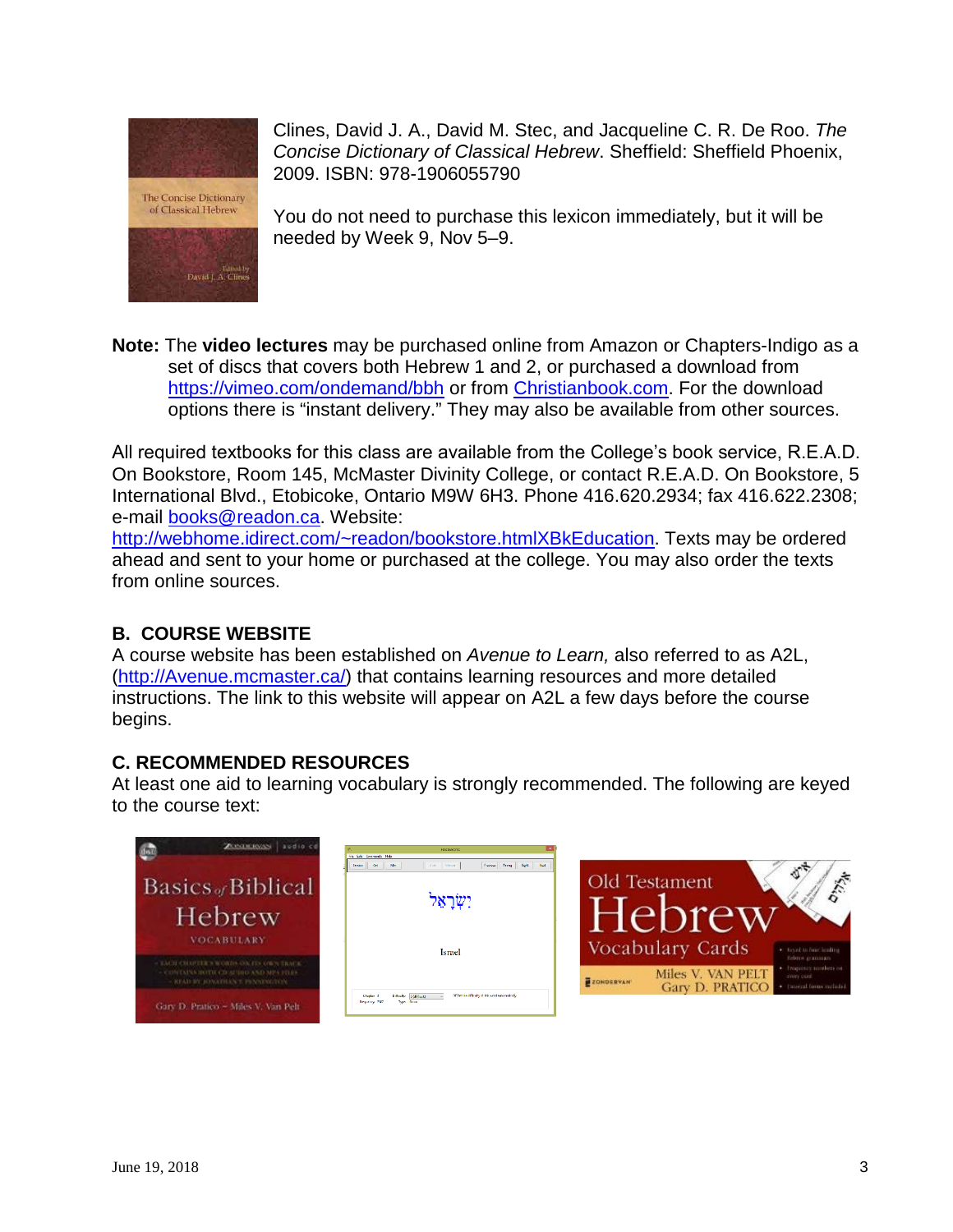1. Flashworks vocabulary learning computer program. This is a free download from [https://www.billmounce.com/flashworks.](https://www.billmounce.com/flashworks) It is also available on the CD that is included with some older printings of the text.

2. Old Testament Hebrew Vocabulary Cards. ISBN: 978-0310259862

3. Basics of Biblical Hebrew Vocabulary Audio CD: ISBN: 978-0310270744

4. The Memrise app, which is available for iPhone and Android, also has an option for the BBH text.

# **D. ASSIGNMENTS AND GRADING**

**Note:** It is extremely important that you do not become dependent on Bible software programs as a substitute for learning. These programs cannot be used on tests and exams. You are **strongly** advised not to use these programs until later in the learning process.

| <b>Vocabulary Quizzes</b> | <b>10%</b> |
|---------------------------|------------|
| <b>Workbook Exercises</b> | <b>20%</b> |
| <b>Term Test 1</b>        | <b>20%</b> |
| <b>Term Test 2</b>        | 20%        |
| <b>Final Exam</b>         | 30%        |
| <b>Total Grade</b>        | 100%       |

### **Policy for Missed Quizzes, Tests, and Assignments:**

Further details for assignments are given on the *Avenue to Learn* website. There is some flexibility in when students take tests, but they must be completed by a deadline. It is essential in a language course that students do not fall behind if they are to be successful. Marks will be deducted for late assignments or delayed tests if there is no valid reason, such as major illness (a doctor's note may be required) or a major family crisis. The deduction will be 3% per day. If you have a valid reason to request an extension, please email me at [conwam2@mcmaster.ca](mailto:conwam2@mcmaster.ca) *before* the due date. Please schedule your time carefully.

**1. Vocabulary Quizzes: 10%.** Students will complete brief online quizzes on the vocabulary for each chapter.

**2. Workbook Exercises: 20%.** Each chapter in the textbook has a corresponding chapter in the workbook. Once a chapter has been covered by the video lecture and text, students must then complete the corresponding workbook pages. Students are required to complete a *minimum* of every other question (1, 3, 5 or a, c, e) in each exercise. Workbook exercises will be handed in for grading on a regular basis as indicated on the schedule below. This will be done as follows:

The pages will be scanned or clearly photographed and uploaded as *one* PDF file (one workbook page to electronic page, right side up) to the Dropbox for that assignment (see A2L for more details). Answers must be legible. They will be returned to A2L within a week with comments. Every question will not be checked and corrected. Since you have an answer key and can consult the versions, you are expected to self-correct as part of the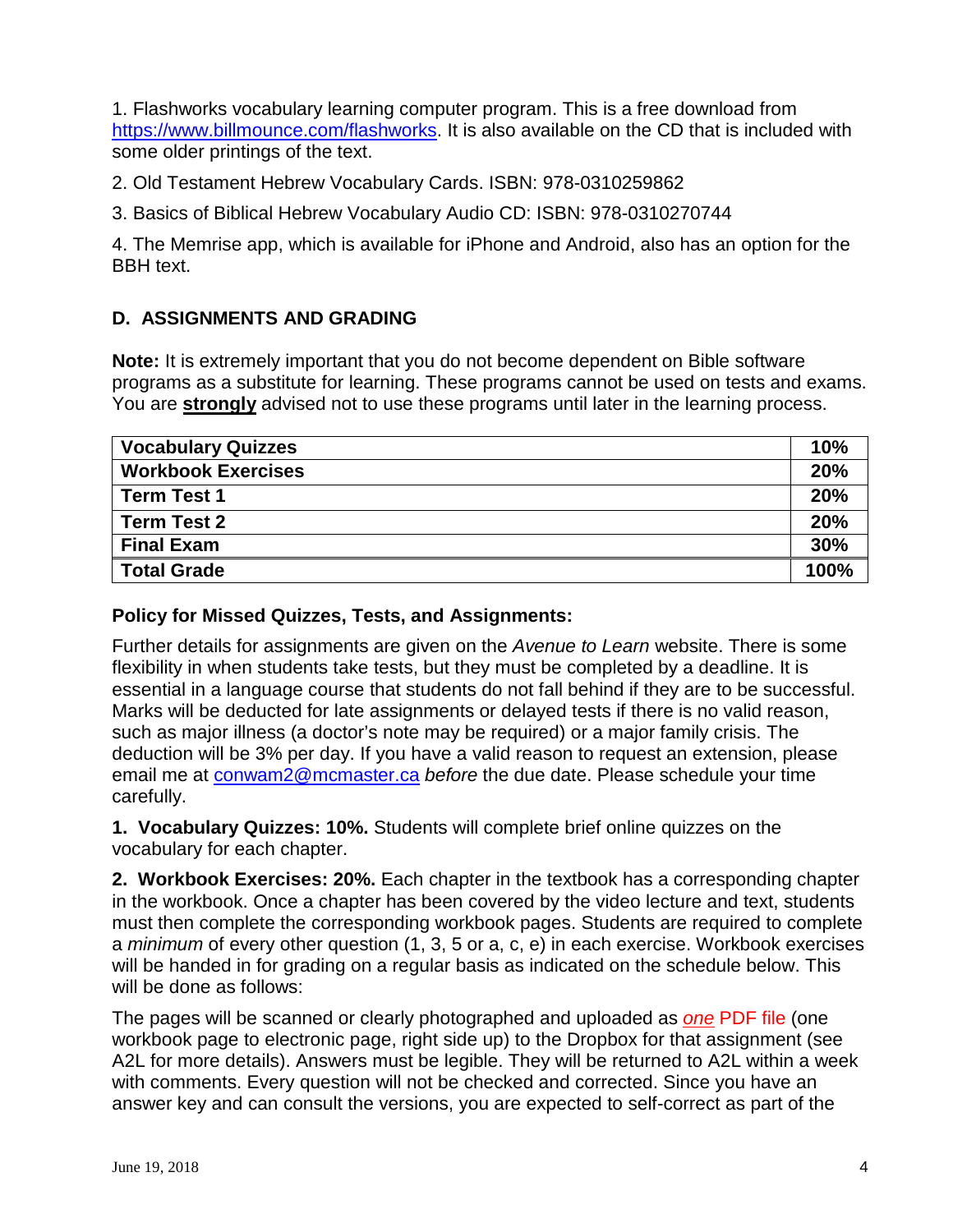learning process. However, helpful feedback will be given.

**Important:** Students **must** show evidence in their workbooks of individual effort, such as parsing, highlighting, tentative translations, and corrections. Specific instructions and examples are given on the course website. You will be evaluated by the rubric on A2L; please check this before completing your workbook. **Do not** give in to the temptation to simply copy from an English translation; this is plagiarism. The only way to learn is by doing the translations yourself. However, **after** you have completed your translation as well as you can, **be sure** to check your translation against a good, recent, fairly literal translation such as the NASB.

**3. Term Test 1: 20%.** This will cover all material from Chapters 1 to 6 and will include vocabulary, grammar, parsing, and translations.

**4. Term Test 2: 20%.** This will cover all material from Chapters 1 to 12 and will include vocabulary, grammar, parsing, and translations.

**5. Final Exam: 30%.** Review materials will be provided. The exam will cover all material from Chapters 1 to 17 and will include vocabulary, grammar, parsing, and translations.

**Important:** Learning a language is a **cumulative process**. Students will be expected to know the material from Chapter 1 in the text up to the last chapter cited, including vocabulary, for all tests and exams.

**Note:** The tests and exam must be submitted by the due dates indicated below and must be completed within an allotted time. NOTE THAT ALL TERM TESTS AND THE EXAM, WHETHER DONE ON LINE, OFF SITE ON PAPER, OR AT THE COLLEGE ON PAPER, MUST BE PROCTORED. This is not necessary for vocabulary quizzes. Tests/exams may be completed in one of three ways:

(1) **At the College**: Students who live nearby may contact the instructor and arrange, at least a week before the exam, a mutually convenient time within the time frame to come in to the College to write the test/exam on paper. This option is not available for Spring/Summer students.

(2) **Off Site On-line**: Note that this method of taking the tests/exam will limit you as to highlighting, circling, and making notes when you do your translations since the questions are on the screen.

(3) **Off Site on Paper**: Note that this method of taking the tests/exam allows you to highlight, circle, and make notes when you do your translations since the questions are on paper.

For (1) the professor will proctor. For (2) and (3), students must choose a responsible person, such as a pastor or teacher, to proctor the exam. This person must be approved by the instructor and the Registrar of McMaster Divinity College and the proctor must be contacted by the college before the text/exam is taken. Please allow adequate time for this to be arranged within the time frame; we must receive the proctor's name, position, and contact information (including email address) at least 10 days before the first test/exam is due to be written. Input this on A2L. The exam will be sent to this person, who will print the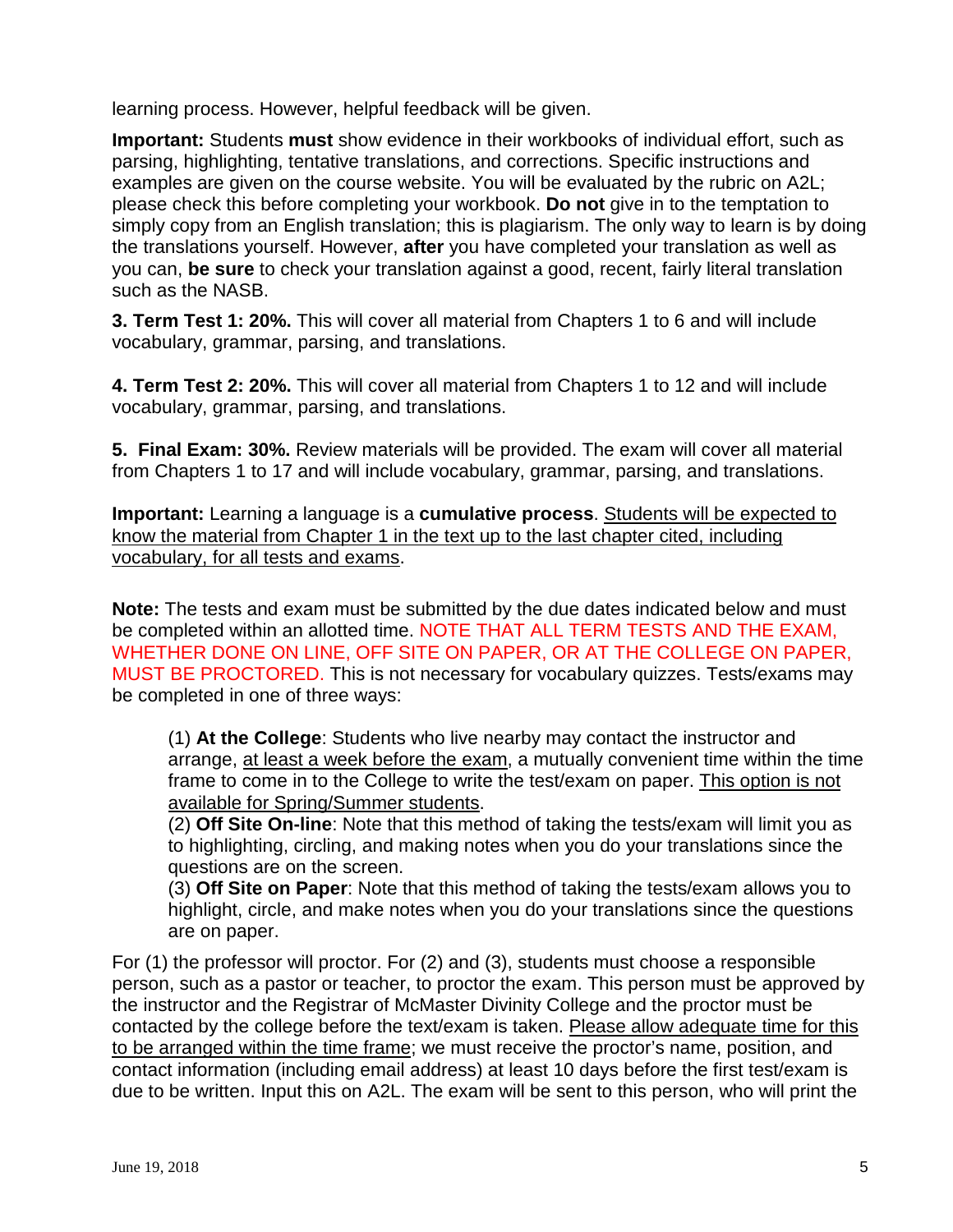exam, be present with you when you write the exam to ensure that appropriate procedures are followed, and return the exam to us for grading. Be sure the proctor is willing to serve in this capacity, and has adequate technical knowledge to scan and email PDFs, before you send the information to us.

# **IV. CONTACT WITH THE INSTRUCTOR**

The instructor will be available via email, in person, by phone, or by Skype. Please do NOT use the built-in A2L email system, but the direct email address [conwam2@mcmaster.ca.](mailto:conwam2@mcmaster.ca) On the discussion pages on A2L, the student will be able to interact with any other students who may be taking the course. No marks are assigned for participating in this discussion. The student is encouraged to schedule conversations with the instructor during the semester and is responsible for initiating this interaction. Remember, there are no "dumb questions"; questioning is a good way to engage in the learning process.

| <b>Wk</b>       | <b>Date</b>       | <b>Text</b>      | <b>Content</b>                                                               | <b>Wkbk/Tests</b>                                                                                  | <b>Vocab Quizzes</b>                                        |
|-----------------|-------------------|------------------|------------------------------------------------------------------------------|----------------------------------------------------------------------------------------------------|-------------------------------------------------------------|
| 1               | Sept<br>$10 - 14$ | Ch. 1<br>Ch. 2   | The Hebrew Alphabet<br>Hebrew Vowels, Part 1                                 |                                                                                                    |                                                             |
| $\overline{2}$  | Sept<br>$17 - 21$ | Ch. 2<br>Ch. 3   | Hebrew Vowels, Part 2<br>Syllabification and<br>Pronunciation                |                                                                                                    |                                                             |
| $\mathbf{3}$    | Sept<br>$24 - 28$ | Ch.4             | <b>Hebrew Nouns</b>                                                          | Workbook Ch. 1-4 due<br>by Friday, Sept 28.                                                        |                                                             |
| $\overline{4}$  | Oct<br>$1 - 5$    | Ch. 5<br>Ch. 6   | Definite Article and<br><b>Conjunction Waw</b><br><b>Hebrew Prepositions</b> |                                                                                                    | Vocabulary Quiz 1<br>(Ch. 3-5), due by<br>Friday, Oct 5.    |
| 5               | Oct $8-$<br>12    |                  | Thanksgiving,<br><b>Reading Week</b>                                         |                                                                                                    |                                                             |
| $6\phantom{1}6$ | Oct<br>$15 - 19$  | Ch. 7<br>Ch.8    | <b>Hebrew Adjectives</b><br><b>Hebrew Pronouns</b>                           | Term Test 1 to Ch. 6<br>due by Tuesday, Oct.<br>16.                                                | Vocabulary Quiz 2<br>(Ch. 6-7), due by<br>Friday, Oct 19.   |
| $\overline{7}$  | Oct<br>$22 - 26$  | Ch. 9            | <b>Hebrew Pronominal</b><br><b>Suffixes</b>                                  | Workbook Ch. 5-8 due<br>by Monday, Oct. 22.                                                        |                                                             |
| 8               | Oct 29<br>$-Nov2$ | Ch. 10<br>Ch. 11 | <b>Hebrew Construct Chains</b><br><b>Hebrew Numbers</b>                      |                                                                                                    | Vocabulary Quiz 3<br>(Ch. 8-9), due by<br>Monday, Oct 29.   |
| 9               | Nov $5-$<br>9     | Ch. 12<br>Ch. 13 | Introduction to Hebrew<br>Verbs<br>Qal Perfect, Strong Verbs                 |                                                                                                    | Vocabulary Quiz 4<br>(Ch. 10-12), Due by<br>Friday, Nov 9.  |
| 10              | Nov<br>$12 - 16$  | Ch. 14           | <b>Steps in Translation</b><br>Qal Perfect, Weak Verbs                       | Term Test 2 to Ch. 12<br>due by Tuesday, Nov<br>13.<br>Workbook Ch. 9-13<br>due by Friday, Nov 16. |                                                             |
| 11              | Nov<br>$19 - 23$  | Ch. 15<br>Ch. 16 | Qal Imperfect, Strong Verbs<br>Qal Imperfect, Weak Verbs,<br>Part 1          |                                                                                                    | Vocabulary Quiz 5<br>(Ch. 13-14), Monday,<br>Nov 19.        |
| 12              | Nov<br>$26 - 30$  | Ch. 16           | Qal Imperfect, Weak Verbs,<br>Part 2                                         |                                                                                                    | Vocabulary Quiz 6<br>(Ch. 15-16), due by<br>Friday, Nov 30. |

### **V. COURSE SCHEDULE**